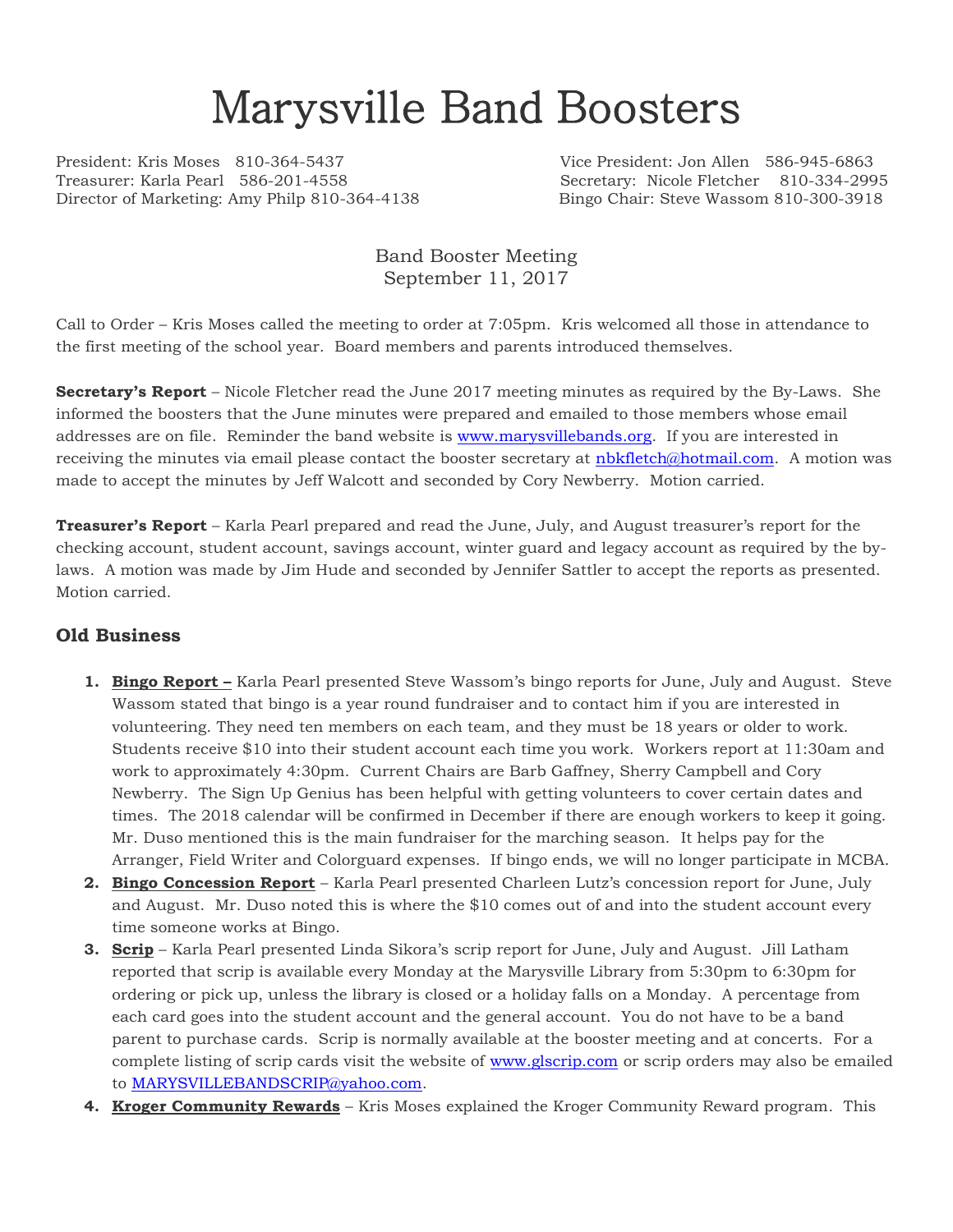program will give a percentage of sales to our band boosters. Go to the Kroger's website to register online. Use your Kroger Plus card with this program. Our band booster code number is **77936**. It will show on your receipt which program you are supporting. A check is issued from Kroger quarterly. You no longer need to re-enroll on a yearly basis.

[www.kroger.com/account/enrollCommunityRewardsNow](http://www.kroger.com/account/enrollCommunityRewardsNow)

- **5. Goodsearch.com** Kristin Sawdon explained the [www.goodsearch.com](http://www.goodsearch.com/) and [www.goodshop.com](http://www.goodshop.com/) programs. Use [www.goodsearch.com](http://www.goodsearch.com/) for your search engine and the band receives a penny for every search. Use [www.goodshop.com](http://www.goodshop.com/) for your shopping and the band will receive a percentage of your purchases. You must link to Marysville Viking Regiment Booster Club on the tool bar. We make the most money from Goodshop. Goodshop also has an app that is available for download on both Apple and Android devices.
- **6. Student Accounts** Linda Sikora was absent. Kris stated that each student has their own account starting in 6th grade. Funds earned go towards band camp and/or tour.
- **7. Uniform/Pillow Fundraiser** Amy Philp reported that pillows are still available for sale. The next step is to have a company advertise to sell the old freshman uniforms on our behalf. She will also have pillows and uniforms available for purchase at the Spaghetti Dinner.
- **8. Grants for Advia -** Kris Moses informed the boosters that Advia ended the CAP program. We did receive a check in the amount of \$250. Jon Allen will start looking into their new grant program.
- **9. Jimmy's Custard and Pasty Fundraiser –** Kris reported the last fundraiser date was August 28th. We received \$200.10 – which was 20% of all profits during that time.
- **10.Spaghetti Dinner Chairperson** Leah Spresser stated the tickets went home with the band students today. All high school band members are required to sell five tickets at \$7.00 each or one envelope of tickets per household if more than one band student is in high school. Please make sure the front of the envelope is filled out legibly as this is the one way we can communicate with band parents. Extra tickets will be available at the middle and high schools. Dinner is set for September  $22<sup>nd</sup>$ . Many people have signed up via Sign Up Genius. She is in need of six large roasters. Nonperishable items can be dropped off at the middle and high schools now. Perishable items can be dropped off at the middle school on September 22 starting at 12:30pm.
- **11.Mum Sale** –Kris reported that Kristen Braun is the current chair and Kelsey Wade is shadowing her to take over. Last date to turn in orders is September  $12<sup>th</sup>$ . Envelopes to drop orders off are at both the middle and high schools. A Sign Up Genius was created for volunteers. Delivery will be at Pilgrim Lutheran Church on September  $27<sup>th</sup>$  and orders can be picked up from  $10:00$ am – 5:00pm.
- **12. Cookie Dough** Karla reported that the sell dates will be October 4<sup>th</sup> -19<sup>th</sup>. Delivery date is November 14th at the middle school cafeteria. Cost is \$12.00 each with \$5.00 per item sold going into the student account. A Sign Up Genius will also go out asking for volunteers.
- **13. Art in the Park** Amy Philp stated we sold seven pillows. Thank you to all who volunteered your time.

#### **New Business**

- **1. Uniform Distribution** The distribution of uniforms will be September 13<sup>th</sup>. Looking for 16-20 volunteers. Please arrive by 6:00pm if possible. Seniors are fitted first, then juniors, sophomores and finally freshman. Freshman will also pick up their dingles.
- **2. Finance Committee Meeting–** Karla needs between six and eight people to meet in October to review all accounts. There is a sign-up sheet available and Karla will contact those interested to set a date.
- **3. PIT Crew –** Jon Allen stated there will be a maximum of 20 pit crew members this season. We do need substitutes to cover for those that aren't available on competition dates. We also could use help